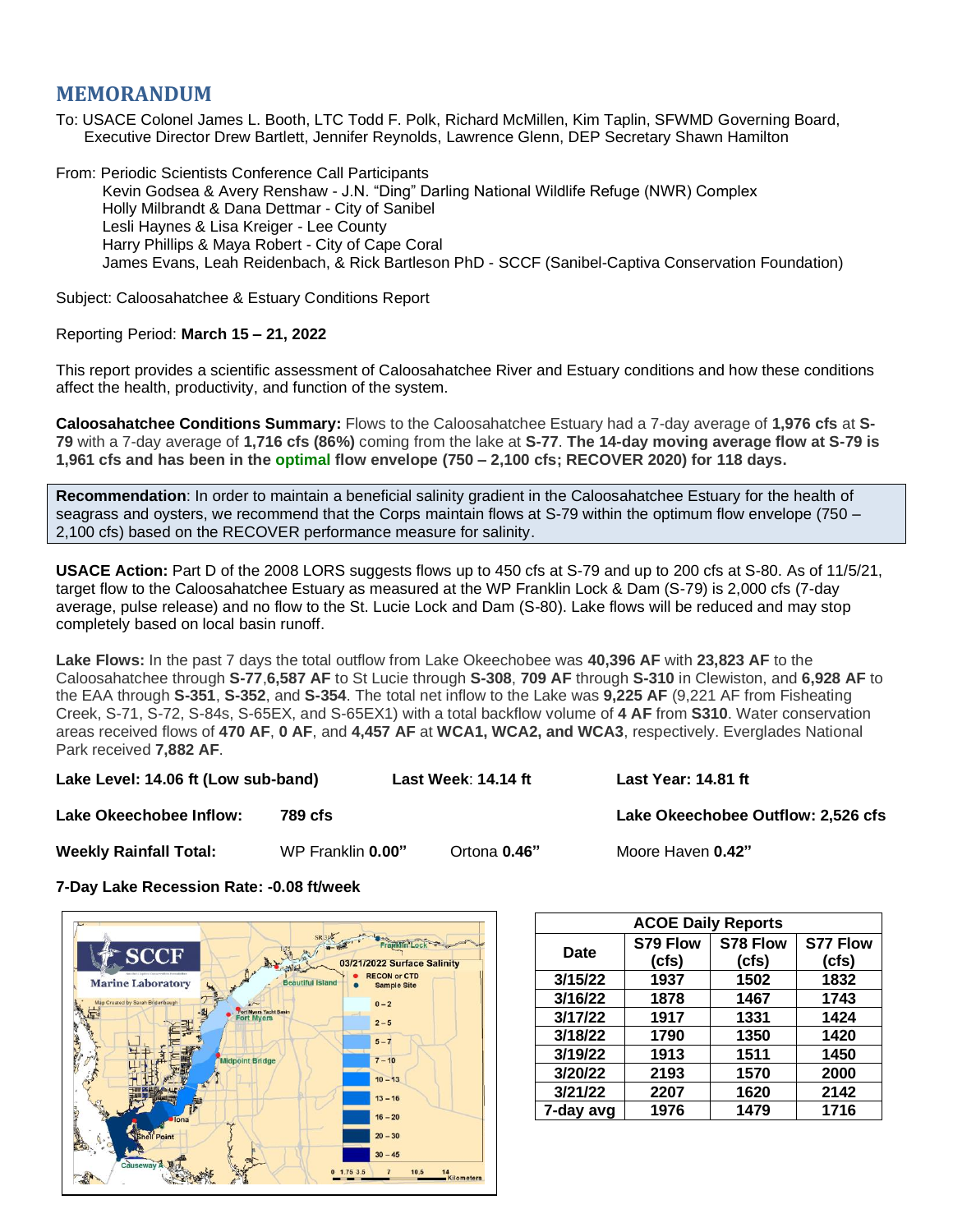## **Caloosahatchee Estuary Page 2 of 3**







| <b>Light Penetration</b>                                       |                   |                                |                  |                                |  |  |  |
|----------------------------------------------------------------|-------------------|--------------------------------|------------------|--------------------------------|--|--|--|
| <b>Site</b>                                                    | 25% Iz            | <b>Target</b><br><b>Values</b> | <b>Turbidity</b> | <b>Target</b><br><b>Values</b> |  |  |  |
|                                                                | meters            |                                | NTU              |                                |  |  |  |
| <b>Fort Myers</b>                                              | <b>ND</b>         | > 1                            | <b>ND</b>        | < 18                           |  |  |  |
| <b>Shell Point</b>                                             | 1.63 <sup>c</sup> | >2.2                           | 1.7              | < 18                           |  |  |  |
| Causeway                                                       | 1.68 <sup>c</sup> | > 2.2                          | 8.1              | < 5                            |  |  |  |
| 25% Iz is the depth (z) where irradiance (I) is 25% of surface |                   |                                |                  |                                |  |  |  |

*irradiance. Target values indicate the depth of light penetration needed for healthy seagrass.* m measured, c calculated

**Cyanobacteria Status:** On 3/21/22 sampling for cyanobacteria by the Lee County Environmental Lab reported the **presence** of *Dolichospermum* and *Microcystis* upstream of the **Franklin Locks** with some wind driven accumulation and streaks along the lock. *Dolichospermum* and *Microcystis* were **moderately abundant** at the **Davis Boat Ramp** with wind driven accumulation and streaks.

**Upper Estuary Conditions:** The 30-day average surface salinity at the Fort Myers Yacht Basin was **3.0 psu**, within the suitable range for tape grass.

**Lower Estuary Conditions:** The average salinity at Shell Point RECON was **26 psu**, within the optimal range for oysters and seagrasses. Water column chlorophyll was low at the Causeway.

| <b>Monitor Site</b>           | Salinity (psu) <sup>a</sup><br>[previous week] | DisS O <sub>2</sub><br>$(mg/L)^b$ | <b>FDOM</b><br>$(gsde)^c$ | Chlorophyll<br>$(\mu g/L)^d$ |
|-------------------------------|------------------------------------------------|-----------------------------------|---------------------------|------------------------------|
| <b>Beautiful Island</b>       | $--- [0.2 - 0.4]$<br>-------                   |                                   | -------                   |                              |
| <b>Fort Myers Yacht Basin</b> | $0.5 - 4.4$ [0.4 - 4.0]                        | ------                            | 201                       | 9.0                          |
| <b>Shell Point</b>            | $16 - 32$ [12 - 34]                            | $5.7 - 7.5$                       | 62.0                      | 2.7                          |
| <b>McIntyre Creek</b>         | $30.0 - 32.4$ [29.6 - 33.9]                    | $3.0 - 9.1$                       | -------                   | -------                      |
| <b>Tarpon Bay</b>             | $30.7 - 33.4$ [26.5 - 34.5]                    | $4.8 - 9.1$                       | -------                   |                              |
| <b>Wulfert Flats</b>          | $13.3 - 32.4$ [30.9 - 33.8]                    | $2.8 - 8.9$                       |                           | $2.8 - 30.5$                 |

## **Water Quality Conditions**

**Red values are outside of the preferred range.**

**<sup>a</sup> Salinity target values: BI < 5, FM < 10, SP = 10 – 30**

**<sup>b</sup> Dissolved O<sup>2</sup> target values: all sites > 4**

**<sup>c</sup> FDOM target values: BI < 70, FM < 70, SP < 11**

**<sup>d</sup> Chlorophyll target values: BI < 11, FM < 11, SP < 11** 

**<sup>s</sup> Single sonde lower and surface layer or surface grab lab measurement**

**------- no data**

**Red Tide:** On 3/18/22, the FWC reported that *K. brevis* was not observed in samples collected statewide over the past week.

**Wildlife Impacts:** In the past week (3/15– 3/20), the CROW wildlife hospital on Sanibel received 3 toxicosis patients:2 double crested cormorants (still at CROW), and 1 great blue heron (still at crow).